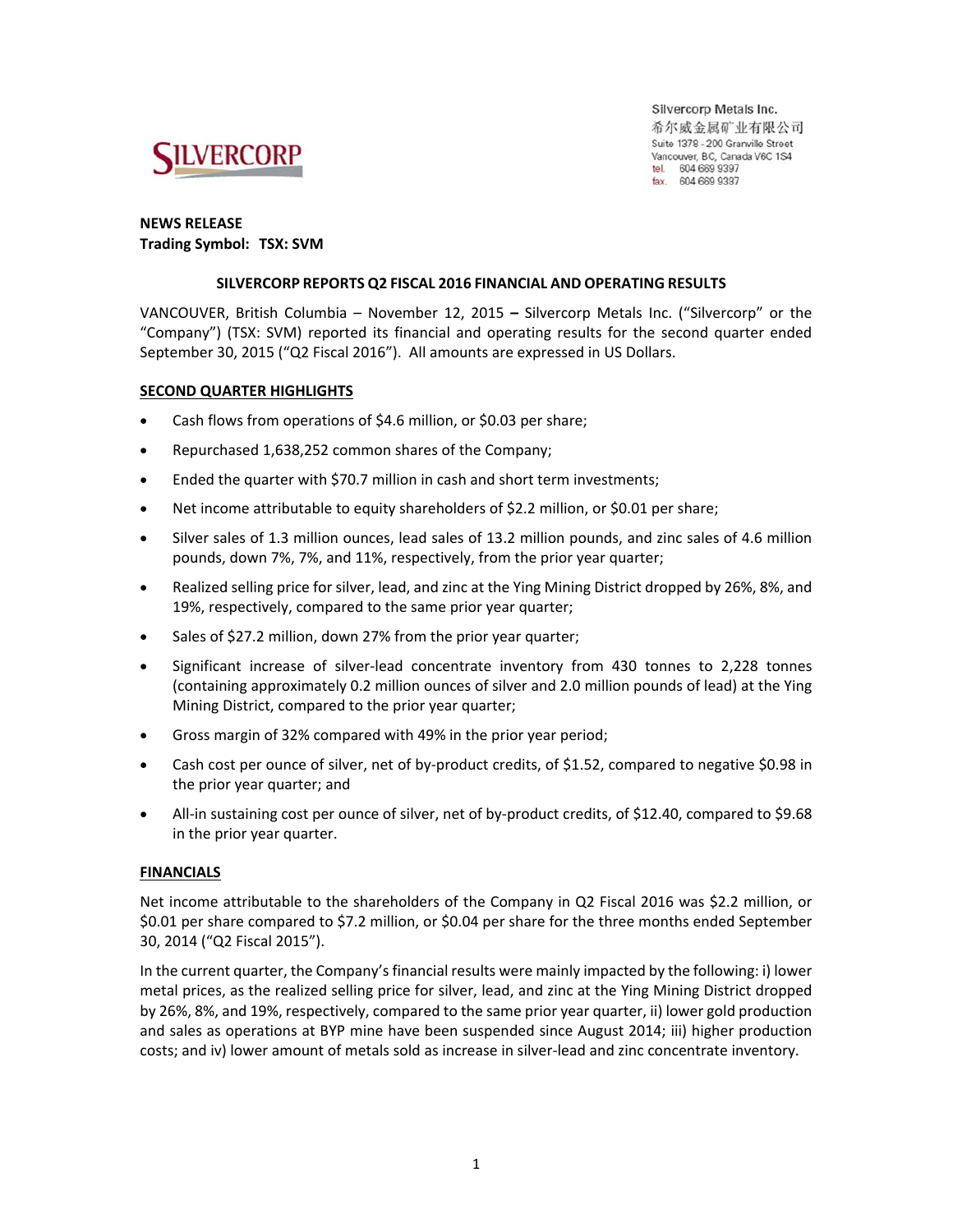Sales in Q2 Fiscal 2016 were \$27.2 million compared to \$37.3 million in Q2 Fiscal 2015. Silver and gold sales represented \$14.7 million and \$0.5 million, respectively, while base metals represented \$12.0 million of total sales in this quarter compared to silver, gold and base metal sales of \$21.7 million, \$0.7 million, and \$14.9 million, respectively, in Q2 Fiscal 2015.

Cost of sales in Q2 Fiscal 2016 was \$18.4 million compared to \$18.9 million in Q2 Fiscal 2015. The cost of sales included \$14.4 million (Q2 Fiscal 2015 ‐ \$14.2 million) cash costs and \$4.0 million (Q2 Fiscal 2015 ‐ \$4.7 million) depreciation, amortization and depletion charges. The decrease in cost of sales is mainly due to lower amount of metals sold in the quarter, offset by the increase in per tonne mining production costs.

Gross profit margin in Q2 Fiscal 2016 was 32% compared to 49% in Q2 Fiscal 2015. The decrease in gross profit margin is mainly due to the decline of metal prices, increases in smelter charges, and increased per tonne production costs.

Cash flows provided by operating activities were \$4.6 million or \$0.03 per share in Q2 Fiscal 2016 compared to \$20.1 million or \$0.12 per share in Q2 Fiscal 2015.

### **OPERATIONS AND DEVELOPMENT**

In Q2 Fiscal 2016, the Company sold 1.3 million ounces of silver, 13.2 million pounds of lead, and 4.6 million pounds of zinc, compared to 1.3 million ounces of silver, 14.1 million pounds of lead, and 5.2 million pounds of zinc, respectively, in Q2 Fiscal 2015. The decrease of metal sales is mainly due to the Company intentionally increasing its inventory of concentrates in reaction to lower metal prices. As at September 30, 2015, the Ying Mining District had 2,228 tonnes of lead concentrates and 260 tonnes of zinc concentrates in inventory, 1,798 and 220 tonnes higher, respectively, compared to 430 tonnes of lead concentrates and 40 tonnes of zinc concentrates in stock as at September 30, 2014. The estimated metals contained in the concentrates inventory as at September 30, 2015, are approximately 0.2 million ounces of silver, 2.0 million pounds of lead, and 0.2 million pounds of zinc higher, respectively, compared to the metals contained in concentrates inventory as at September 30, 2014.

For the six months ended September 30, 2015, the Company sold 2.6 million ounces of silver, 27.5 million pounds of lead, and 9.0 million pounds of zinc, compared to 2.5 million ounces of silver, 25.6 million pounds of lead, and 6.4 million pounds of zinc, respectively, in the same prior year period.

### **1. Ying Mining District, Henan Province, China**

In Q2 Fiscal 2016, the total ore mined at the Ying Mining District was 171,014 tonnes compared to total ore production of 197,135 tonnes in Q2 Fiscal 2015. Silver and lead head grades improved by 10% and 15%, respectively, to 246 grams per tonne  $\binom{n}{2}t'$  for silver and 3.8% for lead from 223 g/t for silver and 3.3% for lead, respectively, in Q2 Fiscal 2015.

In Q2 Fiscal 2016, the Ying Mining District sold 1.1 million ounces of silver, 700 ounces of gold, 11.5 million pounds of lead, and 1.5 million pounds of zinc, compared to 1.3 million ounces of silver, 788 ounces of gold, 12.7 million pounds of lead, and 1.9 million pounds of zinc in Q2 Fiscal 2015. The decrease of metal sales is mainly due to the Company intentionally increasing its inventory of concentrates in reaction to the low metal prices.

As disclosed in the prior quarter, the mining contractor changeover disruptions have impacted not only the production but also resulted in additional costs at the SGX mine, including approximately \$0.5 million in the current quarter and \$1.5 million in total. In Q2 Fiscal 2016, the cash mining costs at the Ying Mining District were \$10.6 million or \$62.15 per tonne, compared to \$8.6 million or \$43.62 per tonne in Q2 Fiscal 2015. The increase in cash mining costs was mainly due to: i) \$0.5 million or \$2.6 per tonne arising from the mining contractor changeover interruption; ii) \$2.1 million or \$14.5 per tonne increase in mining preparation costs as approximately 22,846 metres ("m") of underground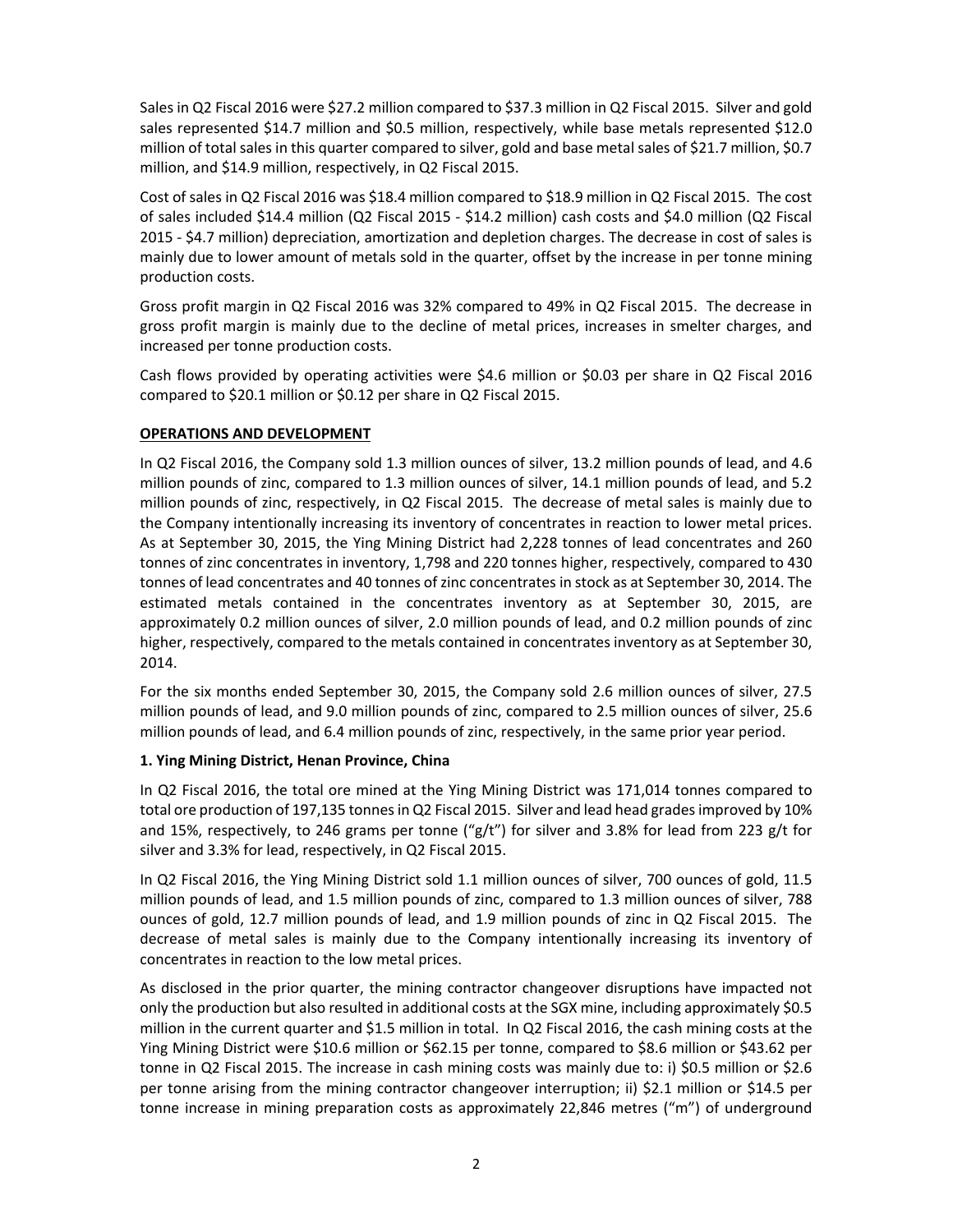diamond drilling and 6,507 m of preparation tunnelling were conducted in the current quarter, compared to 7,104 m of underground diamond drilling and 4,503 m of preparation tunnelling expensed in Q2 Fiscal 2015; iii) \$0.1 million or \$0.8 per tonne increase in mine administration costs; offset by iv) \$0.3 million or \$0.9 per tonne decrease in labour costs and v) \$0.2 million decrease in mining contractors' costs, but lower production output resulting in a higher per tonne costs.

Compared to the cash mining cost of \$9.5 million or \$56.65 per tonne in Q1 Fiscal 2016, the cash mining cost increased by \$1.1 million or \$5.50 per tonne in Q2 Fiscal 2016. Excluding the additional costs arising from the mining contractor interruption, the increase in cash mining costs was mainly due to: i) a \$1.4 million increase in mining preparation costs as 22,846 m of underground diamond drilling and 6,507 m of preparation tunnelling were completed, and ii) a \$0.2 million or \$0.6 increase in mining contractors' costs as more re‐suing mining methods were employed.

In Q2 Fiscal 2016, total ore milled at the Ying Mining District was 176,936 tonnes, a decrease of 7% compared to 190,831 tonnes in Q2 Fiscal 2015. Cash milling costs were \$2.0 million or \$11.55 per tonne, a decrease of \$0.4 million or \$1.22 per tonne, compared to \$2.4 million or \$12.77 per tonne in Q2 Fiscal 2015.

All in sustaining costs and all in costs, net of by‐product credits, at the Ying Mining District in Q2 2016 was \$9.88 and \$12.06 per ounce of silver compared to \$7.68 and \$23.49, respectively, in Q2 Fiscal 2015.

For the six months ended September 30, 2015, the total ore mined at the Ying Mining District was 338,120 tonnes compared to 370,619 tonnes in the same prior year period. Correspondingly, total ore milled was 337,213 tonnes compared to 360,311 tonnes. Head grades were 252 g/t for silver and 3.7% for lead compared to 225 g/t for silver and 3.3% for lead, respectively.

During the same time periods, the Ying Mining District sold 2.3 million ounces of silver, 1,500 ounces of gold, 23.5 million pounds of lead, and 2.8 million pounds of zinc, compared to 2.4 million ounces of silver, 1,610 ounces of gold, 24.2 million pounds of lead, and 3.2 million pounds of zinc in the prior year.

For the six months ended September 30, 2015, the cash mining costs at the Ying Mining District were \$20.1 million or \$59.43 per tonne, compared to \$16.7 million or \$45.18 per tonne in the same prior year period. The increase in cash mining costs per tonne was mainly due to: i) a \$1.5 million or \$4.5 per tonne increase arising from the mining contractor changeover interruption; ii) a \$2.4 million or \$9.6 per tonne increase in mining preparation costs as approximately 39,212 m of underground diamond drilling and 12,563 m of preparation tunnelling were conducted in the current period, compared to 15,709 m of underground diamond drilling and 9,251 m of preparation tunnelling expensed in the same prior year period, and iii) lower production output resulting in a higher per unit fixed costs allocation.

All in sustaining costs and all in costs, net of by‐product credits, at the Ying Mining District for the six months ended September 30, 2015 was \$9.52 and \$10.86 per ounce of silver compared to \$8.44 and \$17.79, respectively, in same prior year period.

In Q2 Fiscal 2016, in additional to approximately 22,846 m of underground diamond drilling and 6,507 m of preparation tunnelling, which were expensed and included in the mining preparation costs, Ying Mining District completed and capitalized approximately 17,271 m of horizontal tunnels, raises and declines. Total exploration and development expenditures capitalized for the Ying Mining District were \$5.7 million compared to \$9.0 million in Q2 Fiscal 2015.

For the six months ended September 30, 2015, in additional to approximately 39,212 m underground diamond drilling and 12,563 m preparation tunnelling, which were expensed and included in the mining preparation costs, Ying Mining District completed and capitalized approximately 35,790 m of horizontal tunnel, raises, and declines. Total exploration and development expenditures capitalized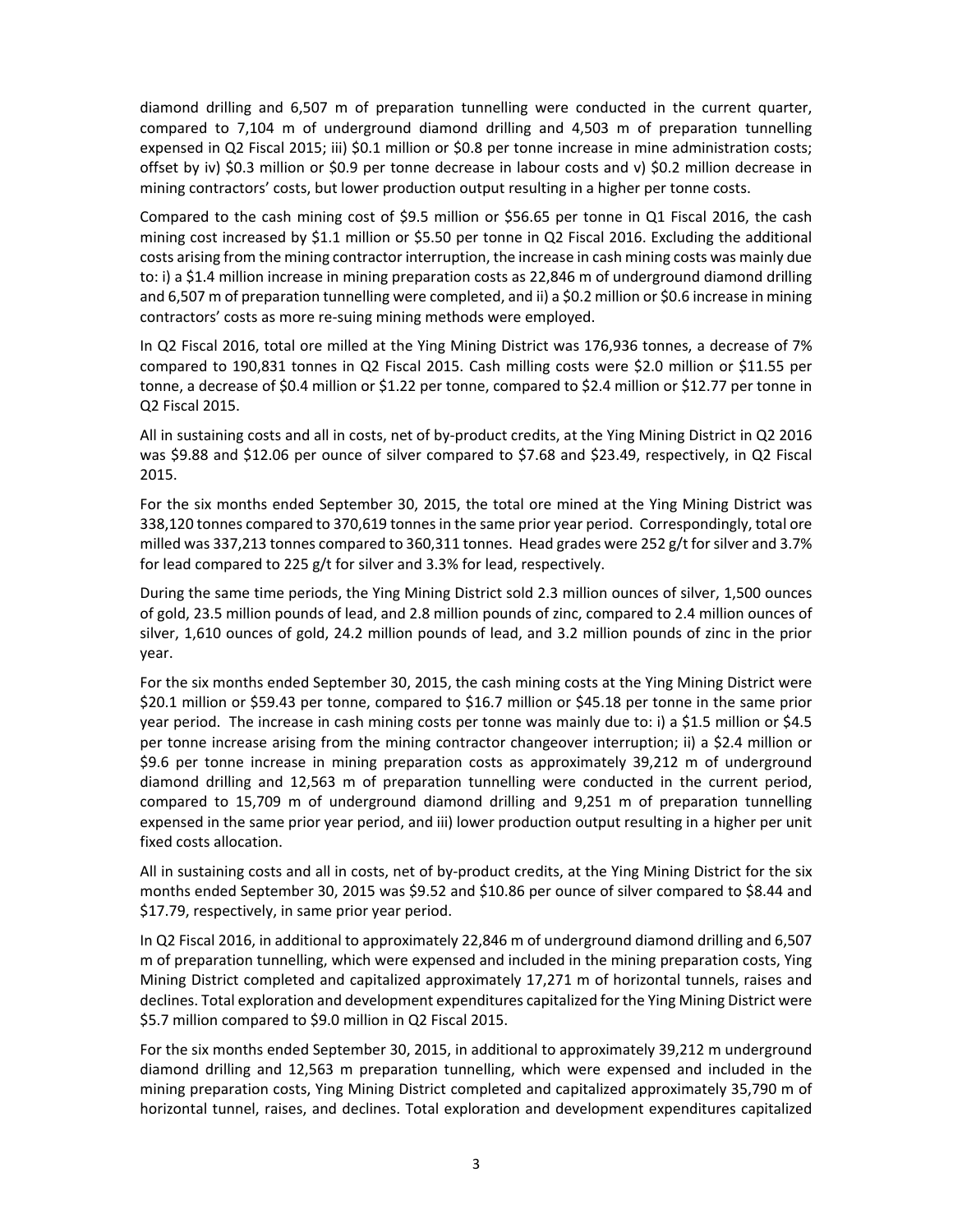for the Ying Mining District were \$11.8 million in the six months ended September 30, 2015 compared to \$17.1 million in the same prior year period.

The operational results at the Ying Mining District for the past five quarters are summarized in the table below:

| <b>Operational results - Ying Mining District</b> |           |           |           |           |           |
|---------------------------------------------------|-----------|-----------|-----------|-----------|-----------|
|                                                   | Q2 2016   | Q1 2016   | Q4 2015   | Q3 2015   | Q2 2015   |
|                                                   | 30-Sep-15 | 30-Jun-15 | 31-Mar-15 | 31-Dec-14 | 30-Sep-14 |
| Ore Mined (tonne)                                 | 171,014   | 167,107   | 112,327   | 175,782   | 197,135   |
| Ore Milled (tonne)                                | 176,936   | 160,277   | 99,478    | 187,154   | 190,831   |
| <b>Head Grades</b>                                |           |           |           |           |           |
| Silver (gram/tonne)                               | 246       | 250       | 268       | 253       | 223       |
| Lead $(%)$                                        | 3.8       | 3.6       | 3.7       | 3.6       | 3.3       |
| Zinc $(%)$                                        | 0.7       | 0.8       | 0.8       | 1.0       | 0.7       |
| Recovery Rates                                    |           |           |           |           |           |
| Silver (%)                                        | 94.8      | 94.7      | 94.8      | 94.7      | 94.4      |
| Lead $(%)$                                        | 95.0      | 94.9      | 95.3      | 95.9      | 95.2      |
| Zinc $(%)$                                        | 55.1      | 53.5      | 52.4      | 66.8      | 56.7      |
| <b>Metal Sales</b>                                |           |           |           |           |           |
| Silver (in thousands of ounce)                    | 1,132     | 1,190     | 822       | 1,421     | 1,251     |
| Gold (in thousands of ounce)                      | 0.7       | 0.9       | 0.6       | 0.9       | 0.8       |
| Lead (in thousands of pound)                      | 11,529    | 12,454    | 8,312     | 14,168    | 12,665    |
| Zinc (in thousands of pound)                      | 1,459     | 1,529     | 875       | 2,531     | 1,944     |
| Cash mining cost (\$ per tonne)                   | 62.15     | 56.65     | 53.25     | 57.79     | 43.62     |
| Total mining cost (\$ per tonne)                  | 86.29     | 75.00     | 74.84     | 73.28     | 55.41     |
| Cash milling cost (\$ per tonne)                  | 11.55     | 12.98     | 16.20     | 13.63     | 12.77     |
| Total milling cost (\$ per tonne)                 | 13.70     | 15.40     | 20.09     | 15.77     | 14.85     |

#### **2. GC Mine, Guangdong Province, China**

Commercial production at GC mine commenced on July 1, 2014, and the trial mining operation results in Q1 Fiscal 2015 have been excluded from the consolidated operation results discussed above and revenue realized from metal sales during the trial period was offset against costs capitalized.

The operational results at the GC mine for the past five quarters are summarized in the table below:

| <b>Production results - GC Mine</b> | Q2 2016<br>30-Sep-15 | Q1 2016<br>30-Jun-15 | Q4 2015<br>31-Mar-15 | Q3 2015<br>31-Dec-14 | Q2 2015<br>30-Sep-14 |
|-------------------------------------|----------------------|----------------------|----------------------|----------------------|----------------------|
| Ore Mined (tonne)                   | 69,546               | 66,727               | 46,111               | 87,916               | 70,898               |
| Ore Milled (tonne)                  | 68,465               | 66,679               | 46,100               | 90,287               | 69,144               |
| <b>Head Grades</b>                  |                      |                      |                      |                      |                      |
| Silver (gram/tonne)                 | 107                  | 93                   | 107                  | 104                  | 107                  |
| Lead $(%)$                          | 1.4                  | 1.7                  | 1.2                  | 1.3                  | 1.4                  |
| Zinc $(%)$                          | 2.8                  | 2.5                  | 2.6                  | 2.6                  | 2.8                  |
| Recovery Rates                      |                      |                      |                      |                      |                      |
| Silver (%)                          | 77.0                 | 79.3                 | 76.1                 | 75.9                 | 79.4                 |
| Lead $(%)$                          | 89.5                 | 89.7                 | 84.9                 | 85.9                 | 88.1                 |
| Zinc $(%)$                          | 82.7                 | 85.1                 | 80.0                 | 80.6                 | 81.0                 |
| <b>Metal Sales</b>                  |                      |                      |                      |                      |                      |
| Silver (in thousands of ounce)      | 128                  | 181                  | 99                   | 251                  | 97                   |
| Lead (in thousands of pound)        | 1,632                | 2,420                | 867                  | 2,500                | 1,428                |
| Zinc (in thousands of pound)        | 3,172                | 3,029                | 1,668                | 4,452                | 3,259                |
| Cash mining cost (\$ per tonne)     | 36.49                | 48.74                | 86.35                | 33.11                | 29.25                |
| Total mining cost (\$ per tonne)    | 44.68                | 56.83                | 132.41               | 55.20                | 51.69                |
| Cash milling cost (\$ per tonne)    | 15.81                | 15.52                | 42.70                | 15.82                | 17.59                |
| Total milling cost (\$ per tonne)   | 18.05                | 17.83                | 58.58                | 19.88                | 22.81                |

Total ore mined at GC mine in Q2 Fiscal 2016 was 69,546 tonnes at a total mining cost and cash mining cost of \$44.68 and \$36.49, compared to 70,898 tonnes mined in Q2 Fiscal 2015 at a total mining cost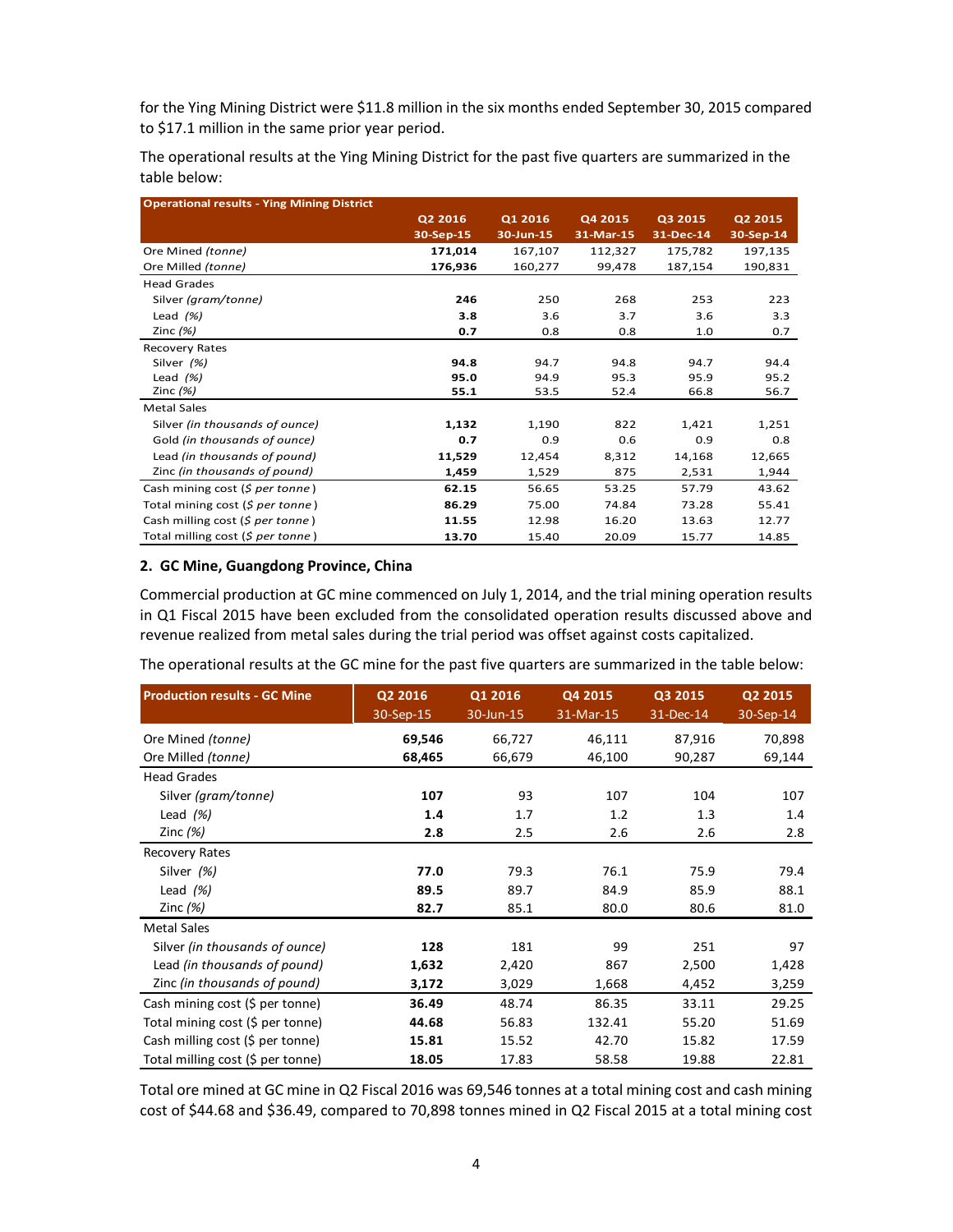and cash mining cost of \$51.69 and \$29.25. The increase in cash mining cost was mainly due to \$0.6 million or \$8.5 per tonne increase in mining preparation cost offset by \$0.1 million or \$1.7 per tonne in mining contractor's cost.

Total ore milled at GC mine in Q2 Fiscal 2016 was 68,465 at a total milling cost and cash milling cost of \$18.05 and \$15.81, compared to 69,144 tonnes milled in Q2 Fiscal 2015 at a total milling cost and cash milling cost of \$22.81 and \$17.59.

The head grades at GC mine were 107 g/t for silver, 1.4% for lead, and 2.8% for zinc in Q2 Fiscal 2016, which are comparable to the head grades in Q2 Fiscal 2015.

Recovery rates at GC mine were 77% for silver, 89.5% for lead, and 82.7% for zinc in Q2 Fiscal 2016 compared to 79.4% for silver, 88.1% for lead, and 81.0% for zinc, respectively in Q2 Fiscal 2015.

In Q2 Fiscal 2016, in additional to approximately 6,882 m of underground diamond drilling and 677 m of preparation tunnelling, which were expensed and included in the mining preparation costs, GC mine completed and capitalized approximately 3,090 m of horizontal tunnels, raises and declines. Total exploration and development expenditures capitalized at the GC mine were \$0.3 million compared to \$1.9 million in Q2 Fiscal 2015.

For the six months ended September 30, 2015, in additional to approximately 14,298 m of underground diamond drilling and 1,962 m of preparation tunnelling, which were expensed and included in the mining preparation costs, GC mine completed and capitalized approximately 6,459 m of horizontal tunnel, raises, and declines. Total exploration and development expenditures capitalized at the GC mine were \$0.5 million in the six months ended September 30, 2015 compared to \$2.3 million in the same prior year period.

Alex Zhang, P.Geo., Vice President, Exploration, is the Qualified Person for Silvercorp under NI 43‐101 and has reviewed and given consent to the technical information contained in this news release.

*This earnings release should be read in conjunction with the Company's Management Discussion & Analysis, Financial Statements and Notes to Financial Statements for the corresponding period, which have been posted on SEDAR at www.sedar.com and are also available on the Company's website at www.silvercorp.ca. All figures are in United States dollars unless otherwise stated.* 

### **About Silvercorp**

Silvercorp is a low‐cost silver‐producing Canadian mining company with multiple mines in China. The Company's vision is to deliver shareholder value by focusing on the acquisition of under developed projects with resource potential and the ability to grow organically. For more information, please visit our website at www.silvercorp.ca.

#### **For further information**

Silvercorp Metals Inc. Lorne Waldman Senior Vice President Phone: (604) 669‐9397 Toll Free 1(888) 224‐1881 Email: investor@silvercorp.ca Website: www.silvercorp.ca

#### **CAUTIONARY DISCLAIMER ‐ FORWARD LOOKING STATEMENTS**

Certain of the statements and information in this press release constitute "forward-looking statements" within the meaning of the United States Private Securities Litigation Reform Act of 1995 and "forward‐looking information" within the meaning of applicable Canadian provincial securities laws. Any statements or information that express or involve discussions with respect to predictions, expectations, beliefs, plans, projections, objectives, assumptions or future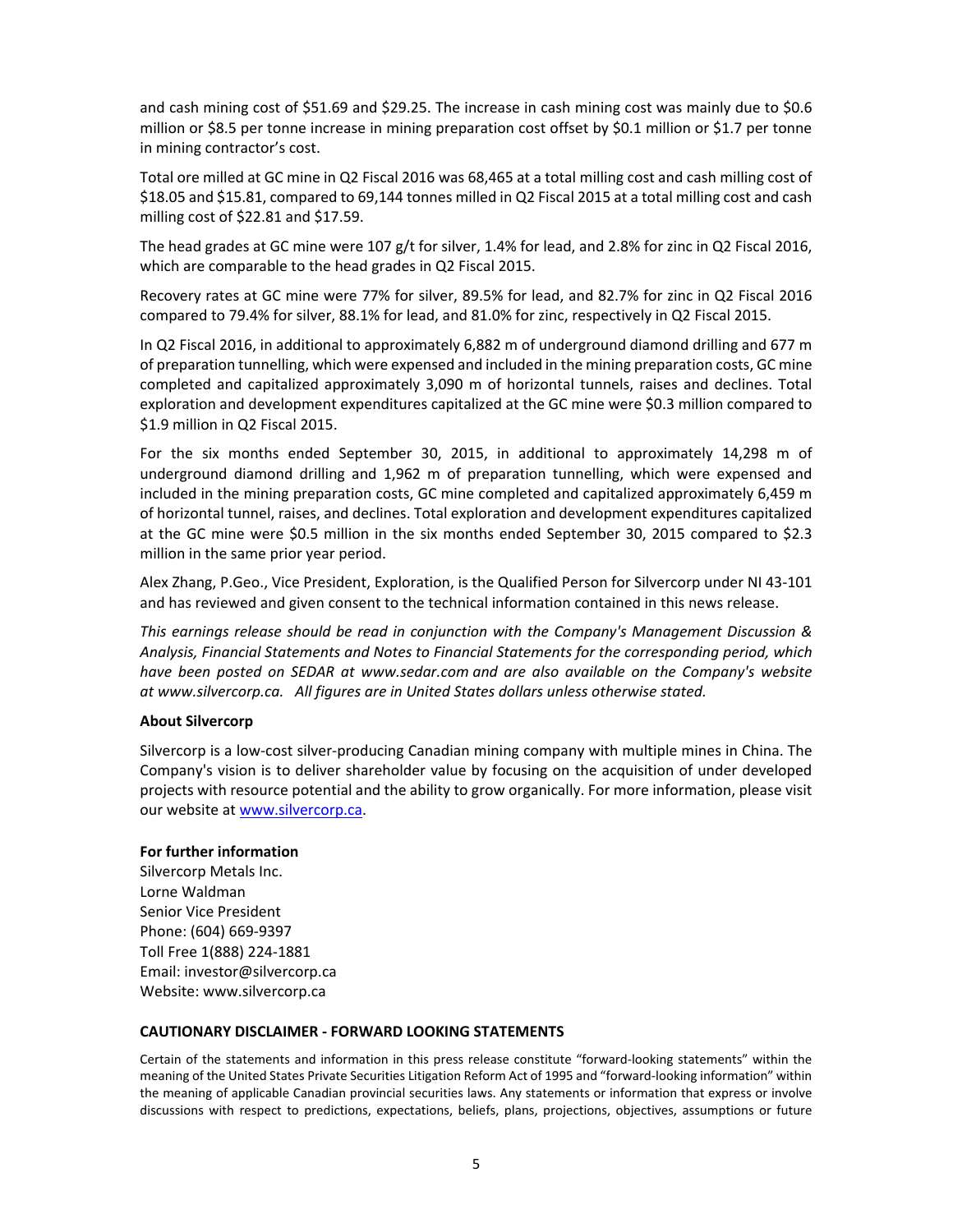events or performance (often, but not always, using words or phrases such as "expects", "is expected", "anticipates", "believes", "plans", "projects", "estimates", "assumes", "intends", "strategies", "targets", "goals", "forecasts", "objectives", "budgets", "schedules", "potential" or variations thereof or stating that certain actions, events or results "may", "could", "would", "might" or "will" be taken, occur or be achieved, or the negative of any of these terms and similar expressions) are not statements of historical fact and may be forward-looking statements or information. Forward-looking statements or information relate to, among other things: the price of silver and other metals; the accuracy of mineral resource and mineral reserve estimates at the Company's material properties; the sufficiency of the Company's capital to finance the Company's operations; estimates of the Company's revenues and capital expenditures; estimated production from the Company's mines in the Ying Mining District; timing of receipt of permits and regulatory approvals; availability of funds from production to finance the Company's operations; and access to and availability of funding for future construction, use of proceeds from any financing and development of the Company's properties.

Forward‐looking statements or information are subject to a variety of known and unknown risks, uncertainties and other factors that could cause actual events or results to differ from those reflected in the forward‐looking statements or information, including, without limitation, risks relating to: fluctuating commodity prices; calculation of resources, reserves and mineralization and precious and base metal recovery; interpretations and assumptions of mineral resource and mineral reserve estimates; exploration and development programs; feasibility and engineering reports; permits and licences; title to properties; property interests; joint venture partners; acquisition of commercially mineable mineral rights; financing; recent market events and conditions; economic factors affecting the Company; timing, estimated amount, capital and operating expenditures and economic returns of future production; integration of future acquisitions into the Company's existing operations; competition; operations and political conditions; regulatory environment in China and Canada; environmental risks; foreign exchange rate fluctuations; insurance; risks and hazards of mining operations; key personnel; conflicts of interest; dependence on management; internal control over financial reporting as per the requirements of the Sarbanes‐Oxley Act; and bringing actions and enforcing judgments under U.S. securities laws.

This list is not exhaustive of the factors that may affect any of the Company's forward-looking statements or information. Forward‐looking statements or information are statements about the future and are inherently uncertain, and actual achievements of the Company or other future events or conditions may differ materially from those reflected in the forward‐looking statements or information due to a variety of risks, uncertainties and other factors, including, without limitation, those referred to in the Company's Annual Information Form for the year ended March 31, 2015 under the heading "Risk Factors". Although the Company has attempted to identify important factors that could cause actual results to differ materially, there may be other factors that cause results not to be as anticipated, estimated, described or intended. Accordingly, readers should not place undue reliance on forward-looking statements or information.

The Company's forward‐looking statements and information are based on the assumptions, beliefs, expectations and opinions of management as of the date of this press release, and other than as required by applicable securities laws, the Company does not assume any obligation to update forward‐looking statements and information if circumstances or management's assumptions, beliefs, expectations or opinions should change, or changes in any other events affecting such statements or information. For the reasons set forth above, investors should not place undue reliance on forward‐looking statements and information.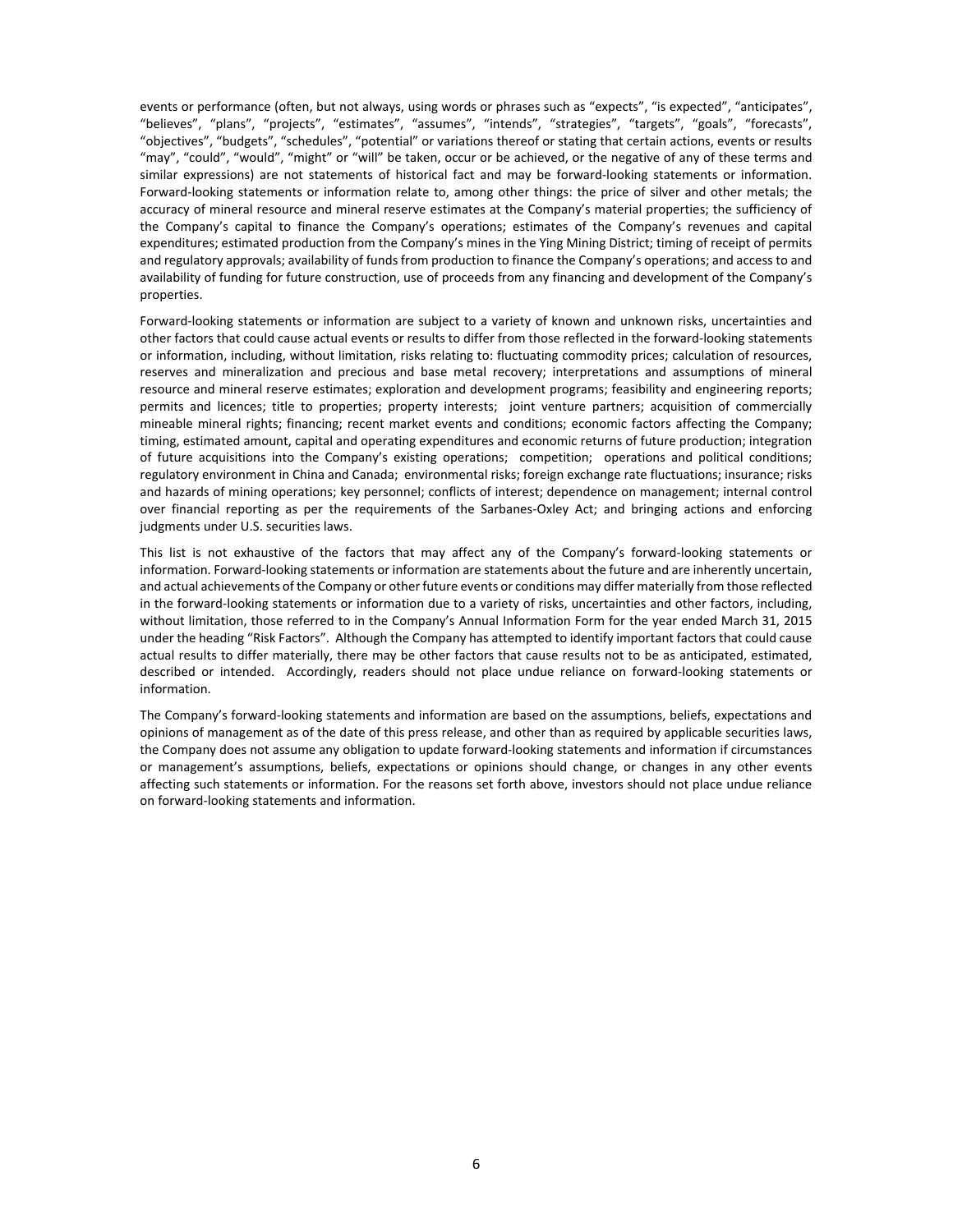## **Condensed Consolidated Interim Balance Sheets**

*(Unaudited ‐ Expressed in thousands of U.S. dollars)*

|                                                                | As at September 30, |          | As at March 31, |  |
|----------------------------------------------------------------|---------------------|----------|-----------------|--|
|                                                                |                     | 2015     | 2015            |  |
| <b>ASSETS</b>                                                  |                     |          |                 |  |
| <b>Current Assets</b>                                          |                     |          |                 |  |
| Cash and cash equivalents                                      | \$                  | 67,216   | \$<br>60,179    |  |
| Short-term investments                                         |                     | 3,439    | 9,343           |  |
| Trade and other receivables                                    |                     | 1,846    | 1,278           |  |
| Inventories                                                    |                     | 9,928    | 6,899           |  |
| Due from related parties                                       |                     | 147      | 33              |  |
| Prepaids and deposits                                          |                     | 6,284    | 5,745           |  |
|                                                                |                     | 88,860   | 83,477          |  |
| <b>Non-current Assets</b>                                      |                     |          |                 |  |
| Long-term prepaids and deposits                                |                     | 4,670    | 2,945           |  |
| Reclamation deposits                                           |                     | 2,068    | 2,112           |  |
| Investment in an associate                                     |                     | 3,362    | 3,449           |  |
| Other investments                                              |                     | 614      | 892             |  |
| Plant and equipment                                            |                     | 65,340   | 64,779          |  |
| Mineral rights and properties                                  |                     | 214,439  | 214,792         |  |
| <b>TOTAL ASSETS</b>                                            | \$                  | 379,353  | \$<br>372,446   |  |
| <b>LIABILITIES AND EQUITY</b>                                  |                     |          |                 |  |
| <b>Current Liabilities</b>                                     |                     |          |                 |  |
| Accounts payable and accrued liabilities                       | \$                  | 34,256   | \$<br>21,768    |  |
| Mine right fee payable                                         |                     | 4,259    | 4,292           |  |
| Deposits received                                              |                     | 5,783    | 8,303           |  |
| Dividends payable                                              |                     |          | 674             |  |
| Income tax payable                                             |                     | 673      | 662             |  |
|                                                                |                     | 44,971   | 35,699          |  |
| <b>Non-current Liabilities</b>                                 |                     |          |                 |  |
| Mine right fee payable                                         |                     | 9,650    | 9,746           |  |
| Deferred income tax liabilities                                |                     | 22,480   | 21,592          |  |
| Environmental rehabilitation                                   |                     | 12,821   | 12,898          |  |
| <b>Total Liabilities</b>                                       |                     | 89,922   | 79,935          |  |
| <b>Equity</b>                                                  |                     |          |                 |  |
| Share capital                                                  |                     | 232,246  | 233,513         |  |
| Share option reserve                                           |                     | 12,249   | 11,741          |  |
| <b>Reserves</b>                                                |                     | 25,409   | 25,409          |  |
| Accumulated other comprehensive loss                           |                     | (33,989) | (26, 697)       |  |
| Deficit                                                        |                     | (1, 244) | (5,089)         |  |
| Total equity attributable to the equity holders of the Company |                     | 234,671  | 238,877         |  |
| Non-controlling interests                                      |                     | 54,760   | 53,634          |  |
| <b>Total Equity</b>                                            |                     | 289,431  | 292,511         |  |
|                                                                |                     |          |                 |  |
| TOTAL LIABILITIES AND EQUITY                                   | \$                  | 379,353  | \$<br>372,446   |  |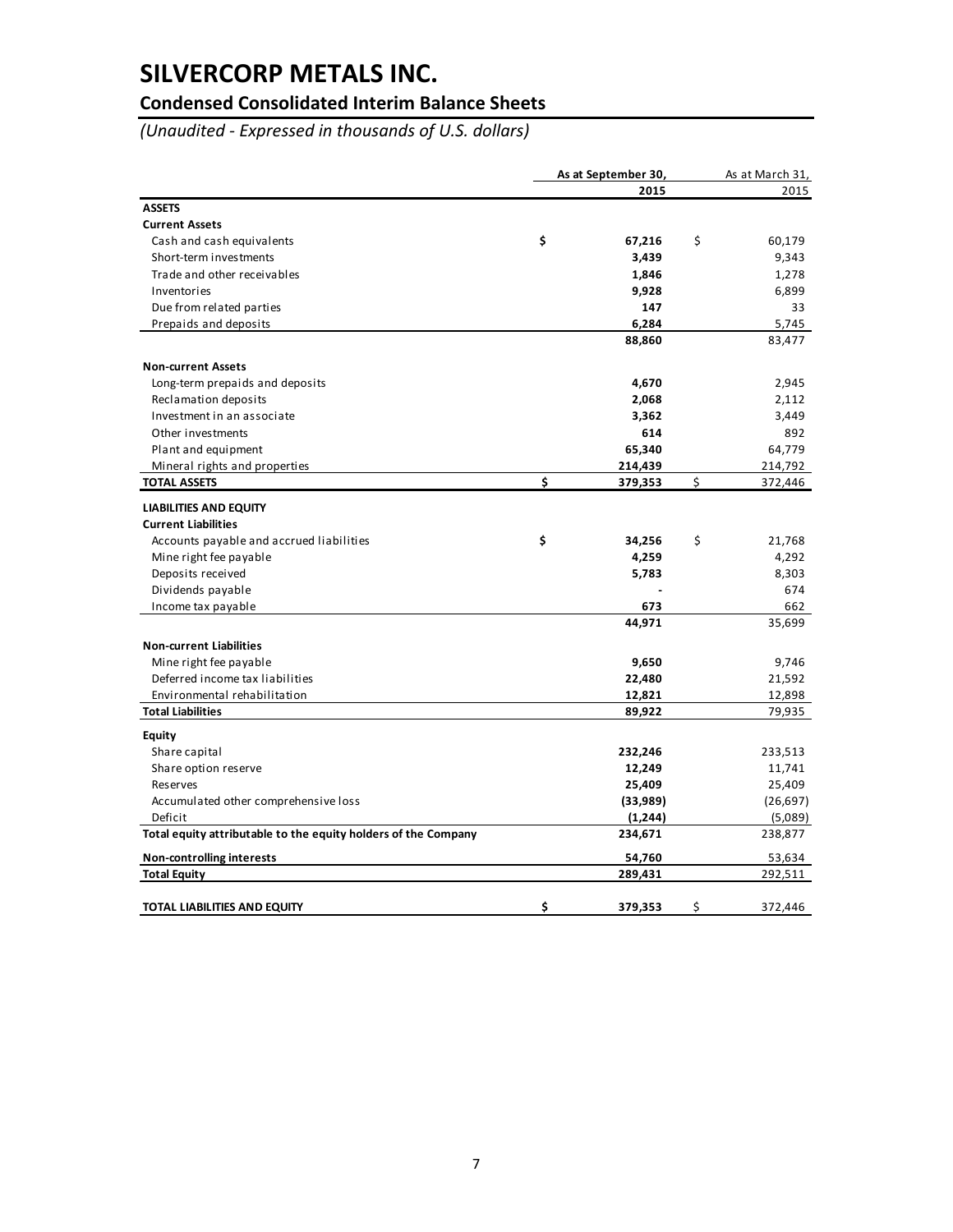## **Condensed Consolidated Interim Statements of Income**

*(Unaudited ‐ Expressed in thousands of U.S. dollars, except for per share figures)*

|                                                                      |    | Three Months Ended September 30, |  |                  | Six Months Ended September 30, |                   |  |                  |
|----------------------------------------------------------------------|----|----------------------------------|--|------------------|--------------------------------|-------------------|--|------------------|
|                                                                      |    | 2015                             |  | 2014             |                                | 2015              |  | 2014             |
| <b>Sales</b>                                                         | \$ | $27,213$ \$                      |  | 37,333           | \$                             | $59,433$ \$       |  | 67,949           |
| Cost of sales<br><b>Gross profit</b>                                 |    | 18,385<br>8,828                  |  | 18,894<br>18,439 |                                | 39,149<br>20,284  |  | 33,857<br>34,092 |
|                                                                      |    |                                  |  |                  |                                |                   |  |                  |
| General and administrative                                           |    | 4,907                            |  | 6,099            |                                | 10,251            |  | 10,867           |
| Government fees and other taxes                                      |    | 1,847                            |  | 1,396            |                                | 3,196             |  | 2,977            |
| Foreign exchange gain                                                |    | (1,984)                          |  | (1,594)          |                                | (1, 397)          |  | (469)            |
| (Gain) loss on disposal of plant and equipment                       |    | (22)                             |  | 14               |                                | (15)              |  | 14               |
| Share of (gain) loss in associate                                    |    | (179)                            |  | (90)             |                                | (101)             |  | 42               |
| Loss on investments                                                  |    |                                  |  | ٠                |                                |                   |  | 15               |
| Other income                                                         |    | (124)                            |  | (891)            |                                | (114)             |  | (1,047)          |
| Income from operations                                               |    | 4,383                            |  | 13,505           |                                | 8,464             |  | 21,693           |
| Finance income                                                       |    | 264                              |  | 268              |                                | 541               |  | 432              |
| Finance costs                                                        |    | (139)                            |  | (39)             |                                | (471)             |  | (71)             |
| Income before income taxes                                           |    | 4,508                            |  | 13,734           |                                | 8,534             |  | 22,054           |
| Income tax expense                                                   |    | 1,529                            |  | 4,120            |                                | 1,784             |  | 7,805            |
| Net income                                                           | Ś. | $2,979$ \$                       |  | 9,614            | \$                             | $6,750$ \$        |  | 14,249           |
| Attributable to:                                                     |    |                                  |  |                  |                                |                   |  |                  |
| Equity holders of the Company                                        | \$ | $2,234$ \$                       |  | 7,228            | \$                             | $4,530$ \$        |  | 9,972            |
| Non-controlling interests                                            |    | 745                              |  | 2,386            |                                | 2,220             |  | 4,277            |
|                                                                      | Ś  | $2,979$ \$                       |  | 9,614            | Ś.                             | $6,750$ \$        |  | 14,249           |
| Earnings per share attributable to the equity holders of the Company |    |                                  |  |                  |                                |                   |  |                  |
| Basic and diluted earnings per share                                 | Ś  | $0.01 \quad$                     |  | 0.04             | Ś                              | 0.03 <sub>5</sub> |  | 0.06             |
| Weighted Average Number of Shares Outstanding - Basic and Diluted    |    | 170,307,013                      |  | 170,881,836      |                                | 170.593.834       |  | 170.883.808      |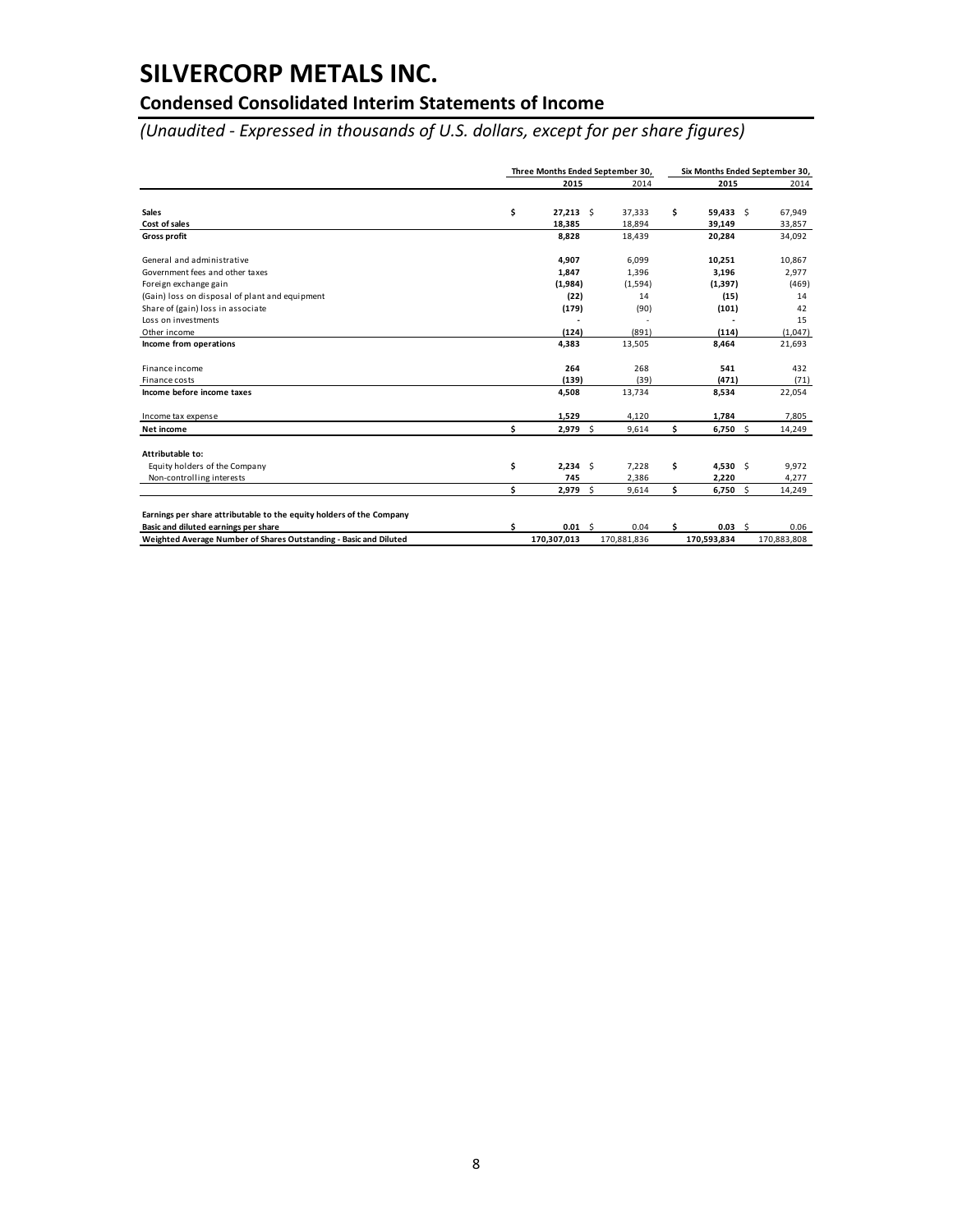## **Condensed Consolidated Interim Statements of Cash Flow**

*(Unaudited ‐ Expressed in thousands of U.S. dollars)*

|                                                               |    | Three Months Ended September 30, |           | Six Months Ended September 30, |           |
|---------------------------------------------------------------|----|----------------------------------|-----------|--------------------------------|-----------|
|                                                               |    | 2015                             | 2014      | 2015                           | 2014      |
| Cash provided by                                              |    |                                  |           |                                |           |
| <b>Operating activities</b>                                   |    |                                  |           |                                |           |
| Net income                                                    | \$ | $2,979$ \$                       | 9.614     | \$<br>$6,750$ \$               | 14,249    |
| Add (deduct) items not affecting cash:                        |    |                                  |           |                                |           |
| Unwinding of discount of environmental rehabilitation         |    | 124                              | 39        | 248                            | 71        |
| Depreciation, amortization and depletion                      |    | 4,400                            | 5,269     | 9,377                          | 8.692     |
| Share of (gain) loss in associate                             |    | (179)                            | (90)      | (101)                          | 42        |
| Income tax expense                                            |    | 1,529                            | 4,120     | 1,784                          | 7,805     |
| Finance income                                                |    | (264)                            | (268)     | (541)                          | (432)     |
| Loss on investments                                           |    |                                  |           |                                | 15        |
| (Gain) loss on disposal of plant and equipment                |    | (22)                             | 14        | (15)                           | 14        |
| Share-based compensation                                      |    | 343                              | 445       | 508                            | 796       |
| Income taxes refund (paid)                                    |    | 56                               | (2, 151)  | (303)                          | (3, 447)  |
| Interest received                                             |    | 264                              | 268       | 541                            | 432       |
| Changes in non-cash operating working capital                 |    | (4,599)                          | 2,845     | (297)                          | 5,694     |
| Net cash provided by operating activities                     |    | 4,631                            | 20,105    | 17,951                         | 33,931    |
| <b>Investing activities</b>                                   |    |                                  |           |                                |           |
| Mineral rights and properties                                 |    |                                  |           |                                |           |
| Capital expenditures                                          |    | (1, 364)                         | (7, 430)  | (8,730)                        | (13, 735) |
| Plant and equipment                                           |    |                                  |           |                                |           |
| Additions                                                     |    | (2, 272)                         | (2, 549)  | (2,990)                        | (4, 127)  |
| Proceeds on disposals                                         |    | 25                               |           | 30                             |           |
| Reclamation deposit paid                                      |    |                                  |           | (9)                            |           |
| Net redemptions of short-term investments                     |    | 5,658                            | (1,850)   | 5,707                          | (119)     |
| Net cash provided by (used in) investing activities           |    | 2,047                            | (11, 829) | (5,992)                        | (17, 981) |
| <b>Financing activities</b>                                   |    |                                  |           |                                |           |
| Non-controlling interests                                     |    |                                  |           |                                |           |
| Distribution                                                  |    |                                  | (2, 563)  |                                | (2, 563)  |
| Cash dividends distributed                                    |    | (638)                            | (796)     | (1, 323)                       | (1,571)   |
| Common shares repurchased as part of normal course issuer bid |    | (1, 267)                         |           | (1, 267)                       |           |
| Net cash used in financing activities                         |    | (1,905)                          | (3, 359)  | (2,590)                        | (4, 134)  |
| Effect of exchange rate changes on cash and cash equivalents  |    | (2,990)                          | (1,056)   | (2, 332)                       | 244       |
| Increase in cash and cash equivalents                         |    | 1,783                            | 3,861     | 7,037                          | 12,060    |
| Cash and cash equivalents, beginning of the period            |    | 65,433                           | 68,813    | 60,179                         | 60,614    |
| Cash and cash equivalents, end of the period                  | Ś  | $67,216$ \$                      | 72.674    | \$<br>$67,216$ \$              | 72,674    |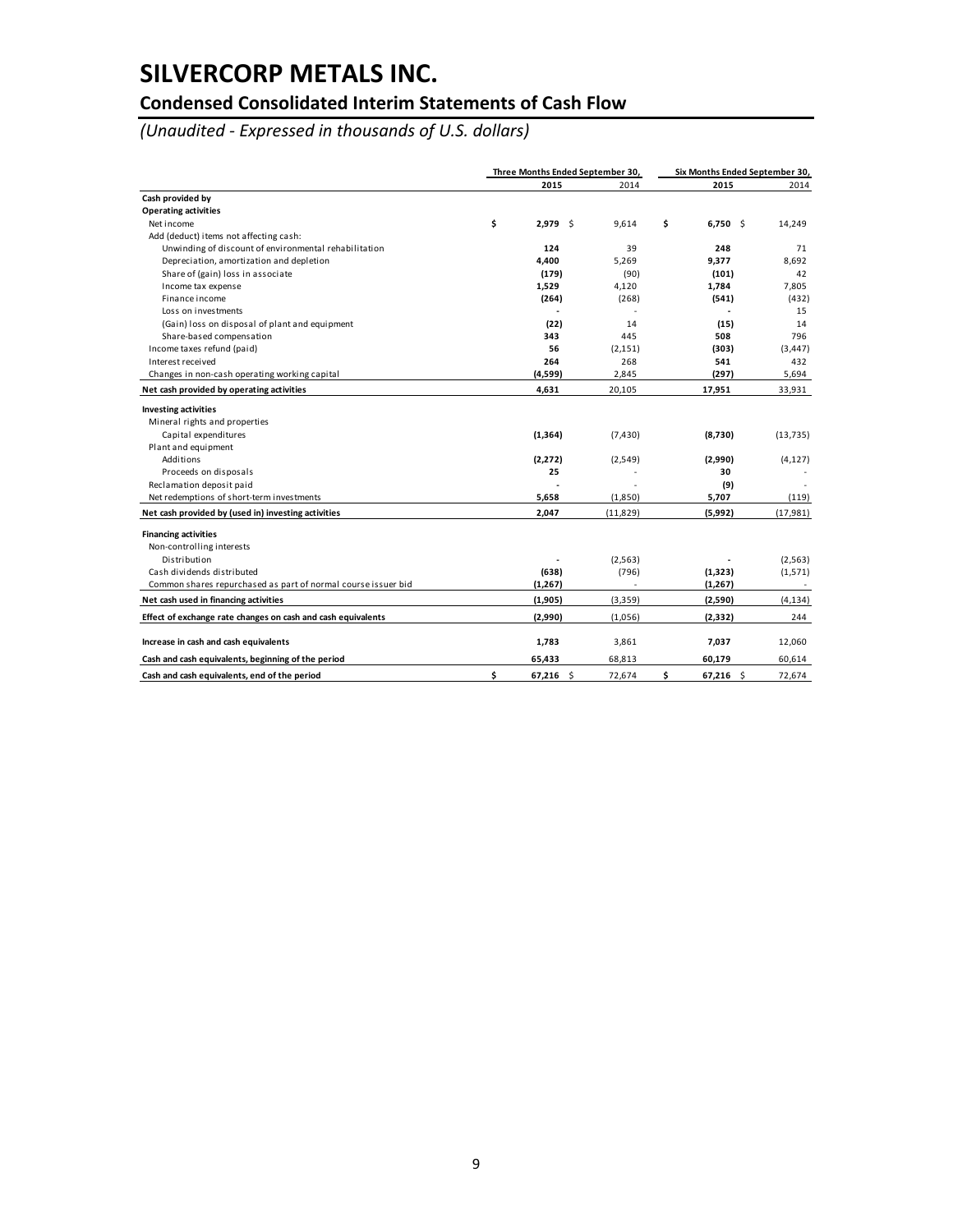### **Mining Data**

*(Expressed in thousands of U.S. dollars, except for mining data figures)*

|                                                                   | Three months ended September 30, 2015 |                 |               |  |
|-------------------------------------------------------------------|---------------------------------------|-----------------|---------------|--|
|                                                                   | <b>Ying Mining</b>                    |                 |               |  |
|                                                                   | $Distribt^1$                          | GC <sup>2</sup> | <b>Total</b>  |  |
| <b>Production Data</b>                                            |                                       |                 |               |  |
| <b>Mine Data</b>                                                  |                                       |                 |               |  |
| Ore Mined (tonne)                                                 | 171,014                               | 69,546          | 240,560       |  |
| Ore Milled (tonne)                                                | 176,936                               | 68,465          | 245,401       |  |
|                                                                   |                                       |                 |               |  |
| + Mining cost per tonne of ore mined (\$)                         | 86.29                                 | 44.68           | 74.26         |  |
| Cash mining cost per tonne of ore mined (\$)                      | 62.15                                 | 36.49           | 54.73         |  |
| Non cash mining cost per tonne of ore mined (\$)                  | 24.14                                 | 8.19            | 19.53         |  |
| + Unit shipping costs(\$)                                         | 4.25                                  |                 | 3.02          |  |
| + Milling cost per tonne of ore milled (\$)                       | 13.70                                 | 18.05           | 14.91         |  |
| Cash milling cost per tonne of ore milled $(\xi)$                 | 11.55                                 | 15.81           | 12.74         |  |
| Non cash milling cost per tonne of ore milled (\$)                | 2.15                                  | 2.24            | 2.17          |  |
|                                                                   |                                       |                 |               |  |
| + Average Production Cost                                         |                                       |                 |               |  |
| <b>Silver</b> (\$ per ounce)                                      | 7.77                                  | 7.40            | 7.89          |  |
| Gold $(\xi$ per ounce)                                            | 502                                   | 654             | 523           |  |
| Lead $(5$ per pound)                                              | 0.45                                  | 0.54            | 0.47          |  |
| <b>Zinc</b> (\$ per pound)                                        | 0.37                                  | 0.47            | 0.39          |  |
|                                                                   |                                       |                 |               |  |
| + Total production cost per ounce of Silver (\$)                  | 4.86                                  | 2.99            | 4.67          |  |
| + Total cash cost per ounce of Silver (\$)                        | 1.88                                  | (1.69)          | 1.52          |  |
| + All-in sustaining cost per ounce of Silver (\$)                 | 9.88                                  | 13.73           | 12.40         |  |
| + All-in cost per ounce of Silver (\$)                            | 12.06                                 | 14.80           | 14.47         |  |
|                                                                   |                                       |                 |               |  |
| <b>Recovery Rates</b>                                             |                                       |                 |               |  |
| Silver $(%)$                                                      | 94.8                                  | 77.0            | 89.8          |  |
| Lead $(%)$                                                        | 95.0                                  | 89.5            | 93.5          |  |
| Zinc $(%)$                                                        | 55.1                                  | 82.7            | 62.8          |  |
| <b>Head Grades</b>                                                |                                       |                 |               |  |
| Silver (gram/tonne)                                               | 246                                   | 107             | 207           |  |
| Lead $(%)$                                                        | 3.8                                   | 1.4             | 3.1           |  |
| Zinc $(%)$                                                        | 0.7                                   | 2.8             | 1.3           |  |
| Concentrate in stock                                              |                                       |                 |               |  |
| Lead concentrate (tonne)                                          | 2,228                                 | 728             | 2,956         |  |
| Zinc concentate (tonne)                                           | 260                                   | 456             | 716           |  |
|                                                                   |                                       |                 |               |  |
| Sales Data                                                        |                                       |                 |               |  |
| <b>Metal Sales</b>                                                |                                       |                 |               |  |
| <b>Silver</b> (in thousands of ounces)                            | 1,132                                 | 128             | 1,260         |  |
| Gold (in thousands of ounces)                                     | 0.7                                   |                 | 0.7           |  |
| Lead (in thousands of pounds)                                     | 11,529                                | 1,632           | 13,161        |  |
| Zinc (in thousands of pounds)                                     | 1,459                                 | 3,172           | 4,631         |  |
| Other (in thousands of pound)                                     |                                       | 14,317          | 14,317        |  |
| <b>Metal Sales</b>                                                |                                       |                 |               |  |
| <b>Silver</b> (in thousands of $\zeta$ )                          | 13,561                                | 1,151           | 14,712        |  |
| <b>Gold</b> (in thousands of $\zeta$ )                            | 506                                   | 13              | 519           |  |
| <b>Lead</b> (in thousands of $\zeta$ )                            | 8,039                                 | 1,083           | 9,122         |  |
| <b>Zinc</b> (in thousands of $\zeta$ )                            | 838                                   | 1,820           | 2,658         |  |
| Other (in thousands of \$)                                        |                                       | 202             |               |  |
|                                                                   | 22,944                                | 4,269           | 202<br>27,213 |  |
| Average Selling Price, Net of Value Added Tax and Smelter Charges |                                       |                 |               |  |
| Silver $(5$ per ounce)                                            | 11.98                                 | 9.02            | 11.68         |  |
| Gold $(5$ per ounce)                                              | 773                                   | 797             | 774           |  |
| Lead $(5$ per pound)                                              | 0.71                                  | 0.66            | 0.69          |  |
| <b>Zinc</b> (\$ per pound)                                        | 0.57                                  | 0.57            | 0.57          |  |

 $1$  Ying Mining District includes mines: SGX, TLP, HPG, LM, BCG and HZG.

 $^2$  GC Silver recovery rate consists of 55.3% from lead concentrates and 21.7% from zinc concentrates.

 $^2$  GC Silver sold in zinc concentrates is subjected to higher smelter and refining charges which lower the net silver selling price.

+Non‐IFRS measures.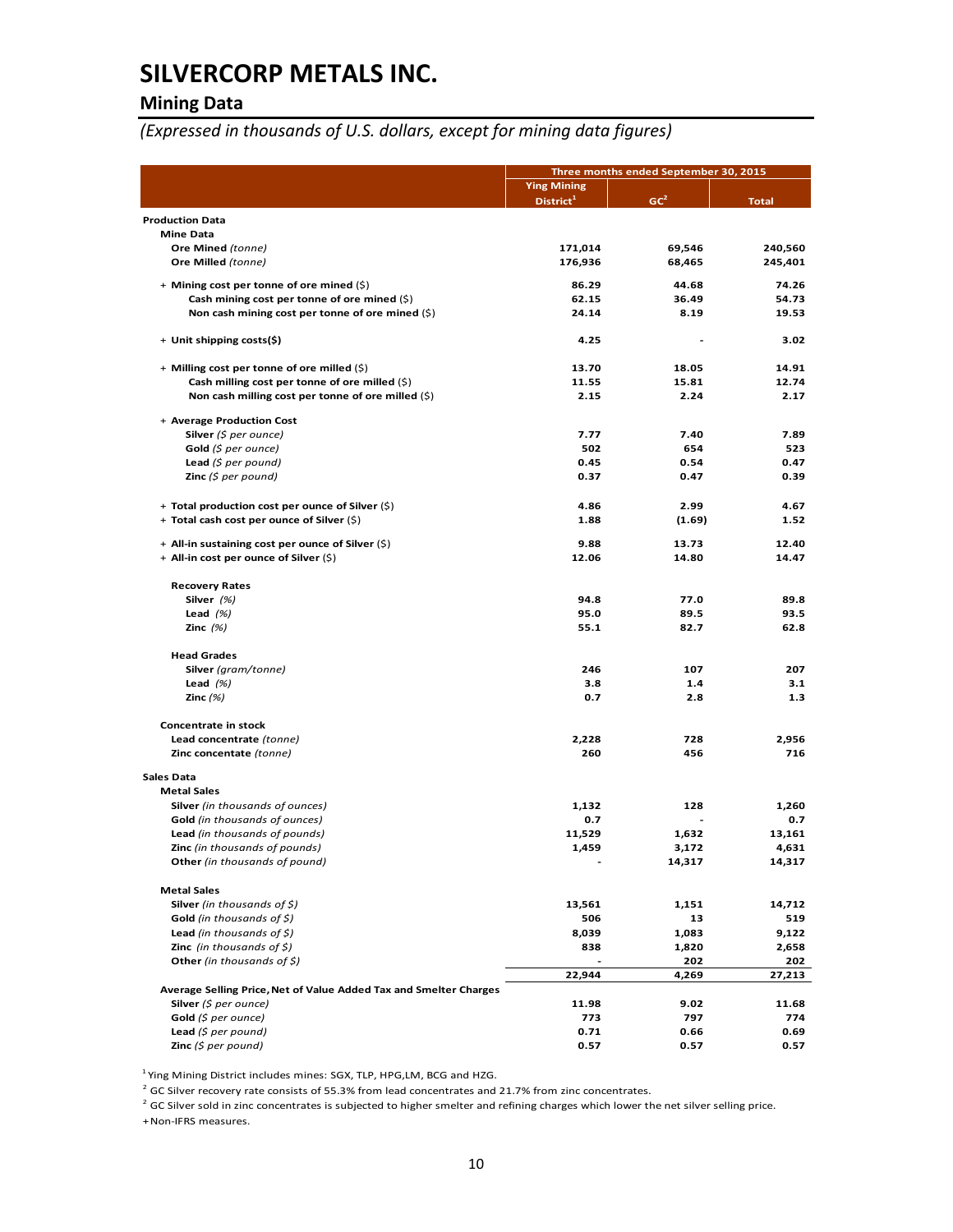## **Mining Data**

*(Expressed in thousands of U.S. dollars, except for mining data figures)*

|                                                                   |                                             | Three months ended September 30, 2014 |              |               |
|-------------------------------------------------------------------|---------------------------------------------|---------------------------------------|--------------|---------------|
|                                                                   | <b>Ying Mining</b><br>District <sup>1</sup> | <b>BYP</b>                            | GC           | <b>Total</b>  |
|                                                                   |                                             |                                       |              |               |
| <b>Production Data</b>                                            |                                             |                                       |              |               |
| <b>Mine Data</b>                                                  |                                             |                                       |              |               |
| Ore Mined (tonne)                                                 | 197,135                                     | 10,344                                | 70,898       | 278,377       |
| Ore Milled (tonne)                                                | 190,831                                     | 18,296                                | 69,144       | 278,271       |
| + Mining cost per tonne of ore mined (\$)                         | 55.41                                       | 29.93                                 | 51.69        | 53.52         |
| Cash mining cost per tonne of ore mined (\$)                      | 43.62                                       | 23.38                                 | 29.25        | 39.21         |
| Non cash mining cost per tonne of ore mined (\$)                  | 11.79                                       | 6.55                                  | 22.44        | 14.31         |
|                                                                   |                                             |                                       |              |               |
| + Unit shipping costs(\$)                                         | 4.38                                        |                                       |              | 3.10          |
| + Milling cost per tonne of ore milled (\$)                       | 14.85                                       | 11.73                                 | 22.81        | 16.62         |
| Cash milling cost per tonne of ore milled (\$)                    | 12.77                                       | 10.56                                 | 17.59        | 13.82         |
| Non cash milling cost per tonne of ore milled (\$)                | 2.08                                        | 1.17                                  | 5.22         | 2.80          |
|                                                                   |                                             |                                       |              |               |
| + Average Production Cost                                         |                                             |                                       |              |               |
| Silver (\$ per ounce)                                             | 7.43                                        |                                       | 12.79        | 8.16          |
| Gold (\$ per ounce)                                               | 383                                         | 227                                   |              | 441           |
| Lead $(5$ per pound)                                              | 0.36                                        |                                       | 0.58         | 0.39          |
| <b>Zinc</b> (\$ per pound)                                        | 0.32                                        |                                       | 0.61         | 0.38          |
| + Total production cost per ounce of Silver (\$)                  | 2.35                                        |                                       | 4.39         | 2.50          |
| + Total cash cost per ounce of Silver (\$)                        | (0.16)                                      |                                       | (11.59)      | (0.98)        |
|                                                                   |                                             |                                       |              |               |
| + Total production cost per ounce of Gold (\$)                    |                                             | 229<br>386                            |              | 229<br>386    |
| Total cash cost per ounce of Gold (\$)<br>÷                       |                                             |                                       |              |               |
| + All-in sustaining cost per ounce of Silver $(\xi)^2$            | 7.68                                        | 180.25                                | (4.21)       | 9.68          |
| + All-in cost per ounce of Silver $(\xi)^2$                       | 23.49                                       | 205.25                                | 6.65         | 25.05         |
|                                                                   |                                             |                                       |              |               |
| <b>Recovery Rates</b>                                             |                                             |                                       |              |               |
| Silver $(%)$ <sup>3</sup>                                         | 94.4                                        |                                       | 79.4         | 90.4          |
| Gold (%)                                                          |                                             | 89.1                                  |              | 89.1          |
| Lead $(%)$                                                        | 95.2                                        |                                       | 88.1         | 93.3          |
| Zinc $(%)$                                                        | 56.7                                        |                                       | 81.0         | 63.2          |
| <b>Head Grades</b>                                                |                                             |                                       |              |               |
| Silver (gram/tonne)                                               | 223                                         |                                       | 107          | 192           |
| Gold (gram/tonne)                                                 |                                             | 2.3                                   |              | 2.3           |
| Lead $(%)$                                                        | 3.3                                         |                                       | 1.4          | 2.8           |
| Zinc $(%)$                                                        | 0.7                                         |                                       | 2.8          | $1.2$         |
| Concentrate in stock                                              |                                             |                                       |              |               |
| Lead concentrate (tonne)<br>Zinc concentate (tonne)               | 430<br>40                                   |                                       | 528<br>238   | 958<br>278    |
|                                                                   |                                             |                                       |              |               |
| <b>Sales Data</b>                                                 |                                             |                                       |              |               |
| <b>Metal Sales</b>                                                |                                             |                                       |              |               |
| Silver (in thousands of ounce)                                    | 1,251                                       |                                       | 97           | 1,348         |
| Gold (in thousands of ounce)                                      | 0.8                                         | 0.1                                   |              | 0.9           |
| Lead (in thousands of pound)                                      | 12,665                                      |                                       | 1,428        | 14,093        |
| Zinc (in thousands of pound)                                      | 1,944                                       |                                       | 3,259        | 5,203         |
| Other (in thousands of pound)                                     |                                             |                                       | 11,343       | 11,343        |
| <b>Metal Sales</b>                                                |                                             |                                       |              |               |
| <b>Silver</b> (in thousands of $\zeta$ )                          | 20,148                                      |                                       | 1,585        | 21,733        |
| Gold (in thousands of $\zeta$ )                                   | 655                                         | 94                                    |              | 749           |
| Lead (in thousands of $\zeta$ )                                   | 9,759                                       |                                       | 1,060        | 10,819        |
| <b>Zinc</b> (in thousands of $\sharp$ )                           | 1,364                                       | $\overline{a}$                        | 2,538        | 3,902         |
| Other (in thousands of $\zeta$ )                                  | 31,926                                      | 94                                    | 130<br>5,313 | 130<br>37,333 |
| Average Selling Price, Net of Value Added Tax and Smelter Charges |                                             |                                       |              |               |
| Silver (\$ per ounce)                                             | 16.11                                       | $\overline{a}$                        | 16.35        | 16.12         |
| Gold (\$ per ounce)                                               | 831                                         | 1,313                                 |              | 871           |
| Lead $(5$ per pound)                                              | 0.77                                        |                                       | 0.74         | 0.77          |
| Zinc $(5$ per pound)                                              | 0.70                                        |                                       | 0.78         | 0.75          |
| Other ( $$per$ pound)                                             |                                             |                                       | 0.01         | 0.01          |

<sup>1</sup> Ying Mining District includes mines: SGX, TLP, HPG&LM.

 $2$  BYP gold ounces converted to silver equivalent using a ratio of 50:1.

<sup>3</sup> GC silver recovery rate consist of 55.8% from lead concentrate and 23.6% from zinc concentrate.

+ Non‐IFRS measures.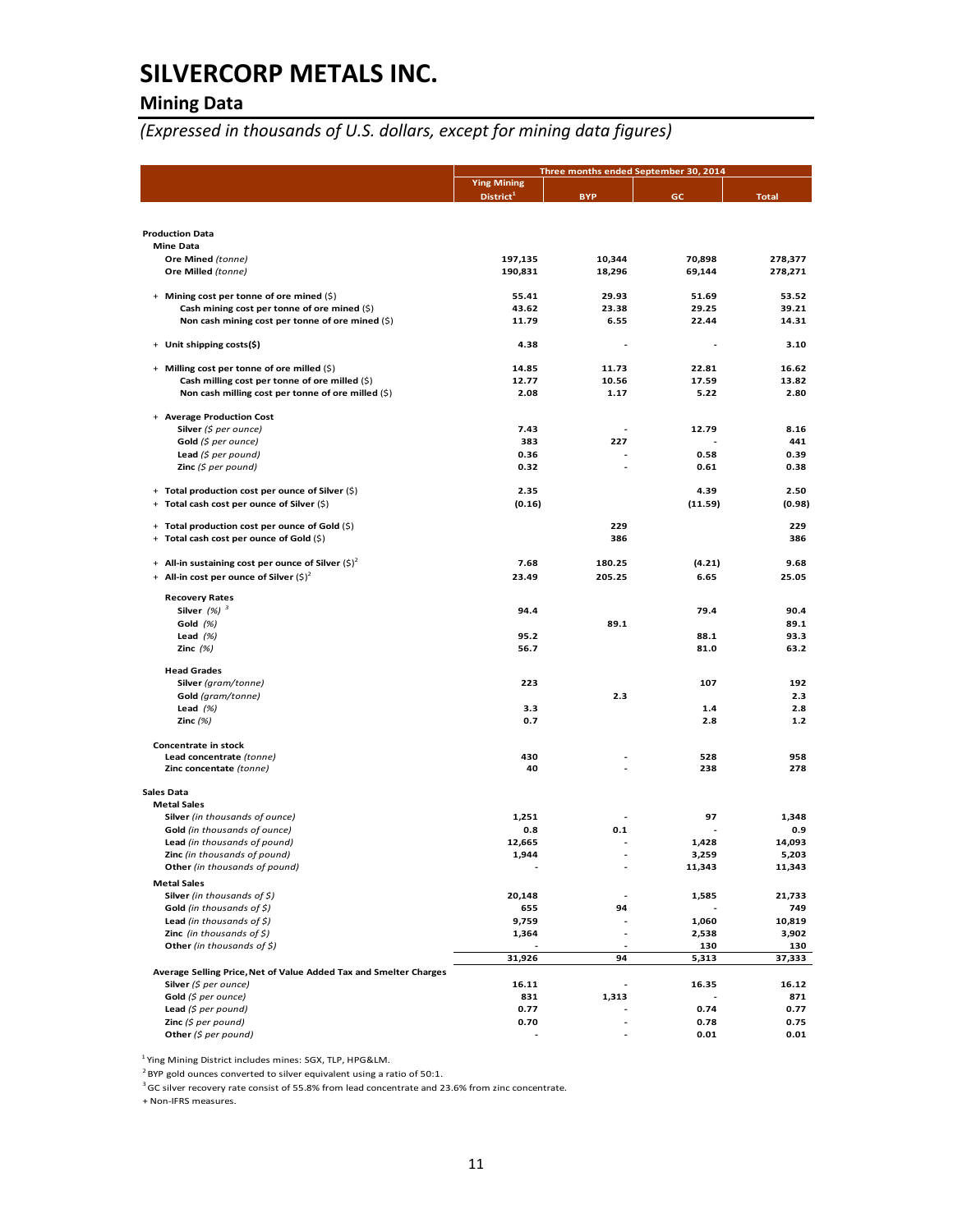### **Mining Data**

*(Expressed in thousands of U.S. dollars, except for mining data figures)*

|                        |                                                                                            | Six months ended September 30, 2015 |                 |              |  |
|------------------------|--------------------------------------------------------------------------------------------|-------------------------------------|-----------------|--------------|--|
|                        |                                                                                            | <b>Ying Mining</b>                  |                 |              |  |
|                        |                                                                                            | District <sup>1</sup>               | GC <sup>2</sup> | <b>Total</b> |  |
|                        | <b>Production Data</b>                                                                     |                                     |                 |              |  |
|                        | <b>Mine Data</b>                                                                           |                                     |                 |              |  |
|                        | Ore Mined (tonne)                                                                          | 338,120                             | 136,273         | 474,393      |  |
|                        | Ore Milled (tonne)                                                                         | 337,213                             | 135,145         | 472,358      |  |
| $\ddot{}$              | Mining cost per tonne of ore mined $(\hat{\varsigma})$                                     | 80.71                               | 50.63           | 72.06        |  |
|                        | Cash mining cost per tonne of ore mined $(\xi)$                                            | 59.43                               | 42.49           | 54.56        |  |
|                        | Non cash mining cost per tonne of ore mined $(\xi)$                                        | 21.28                               | 8.14            | 17.50        |  |
|                        |                                                                                            |                                     |                 |              |  |
| $\ddot{}$              | Unit shipping costs(\$)                                                                    | 4.15                                | ۰               | 2.96         |  |
| $+$                    | Milling cost per tonne of ore milled $(\xi)$                                               | 14.51                               | 17.94           | 15.49        |  |
|                        | Cash milling cost per tonne of ore milled (\$)                                             | 12.23                               | 15.67           | 13.21        |  |
|                        | Non cash milling cost per tonne of ore milled $(\xi)$                                      | 2.28                                | 2.27            | 2.28         |  |
| $\ddot{}$              | <b>Average Production Cost</b>                                                             |                                     |                 |              |  |
|                        | Silver (\$ per ounce)                                                                      | 7.81                                | 8.80            | 8.17         |  |
|                        | Gold $(\xi$ per ounce)                                                                     | 499                                 | 707             | 535          |  |
|                        | <b>Lead</b> (\$ per pound)                                                                 | 0.44                                | 0.61            | 0.47         |  |
|                        | <b>Zinc</b> ( $$$ per pound)                                                               | 0.39                                | 0.55            | 0.41         |  |
|                        |                                                                                            |                                     |                 |              |  |
| $\ddot{}$              | Total production cost per ounce of Silver $(\xi)$                                          | 4.53                                | 5.91            | 4.69         |  |
| +                      | Total cash cost per ounce of Silver (\$)                                                   | 1.44                                | 1.52            | 1.45         |  |
|                        |                                                                                            | 9.52                                | 11.04           | 11.65        |  |
| $\ddot{}$<br>$\ddot{}$ | All-in sustaining cost per ounce of Silver $(\xi)$<br>All-in cost per ounce of Silver (\$) | 10.86                               | 11.55           | 12.88        |  |
|                        |                                                                                            |                                     |                 |              |  |
|                        | <b>Recovery Rates</b>                                                                      |                                     |                 |              |  |
|                        | Silver $(%)$                                                                               | 94.7                                | 77.5            | 89.8         |  |
|                        | Lead $(%)$                                                                                 | 95.0                                | 88.6            | 93.1         |  |
|                        | Zinc $(%)$                                                                                 | 54.1                                | 82.9            | 62.3         |  |
|                        | <b>Head Grades</b>                                                                         |                                     |                 |              |  |
|                        | Silver (gram/tonne)                                                                        | 252                                 | 107             | 211          |  |
|                        | Lead $(%)$                                                                                 | 3.7                                 | 1.4             | 3.0          |  |
|                        | Zinc $(%)$                                                                                 | 0.8                                 | 2.8             | 1.3          |  |
|                        |                                                                                            |                                     |                 |              |  |
|                        | Concentrate in stock<br>Lead concentrate (tonne)                                           | 2,228                               | 728             | 2,956        |  |
|                        | Zinc concentate (tonne)                                                                    | 260                                 | 456             | 716          |  |
|                        |                                                                                            |                                     |                 |              |  |
|                        | <b>Sales Data</b><br><b>Metal Sales</b>                                                    |                                     |                 |              |  |
|                        | Silver (in thousands of ounces)                                                            | 2,321                               | 309             | 2.630        |  |
|                        | Gold (in thousands of ounces)                                                              | 1.5                                 |                 | 1.5          |  |
|                        | Lead (in thousands of pounds)                                                              | 23,456                              | 4,052           | 27,508       |  |
|                        | Zinc (in thousands of pounds)                                                              | 2,831                               | 6,201           | 9,032        |  |
|                        | Other (in thousands of pound)                                                              |                                     | 26,532          | 26,532       |  |
|                        | <b>Metal Sales</b>                                                                         |                                     |                 |              |  |
|                        | Silver (in thousands of $\zeta$ )                                                          | 29,523                              | 3,107           | 32,630       |  |
|                        | <b>Gold</b> (in thousands of \$)                                                           | 1,230                               | 23              | 1,253        |  |
|                        | Lead (in thousands of $\zeta$ )                                                            | 16,691                              | 2,812           | 19,503       |  |
|                        | <b>Zinc</b> (in thousands of $\zeta$ )                                                     | 1,775                               | 3,896           | 5,671        |  |
|                        | Other (in thousands of \$)                                                                 |                                     | 376             | 376          |  |
|                        |                                                                                            | 49,219                              | 10,214          | 59,433       |  |
|                        | Average Selling Price, Net of Value Added Tax and Smelter Charges                          |                                     |                 |              |  |
|                        | Silver (\$ per ounce)                                                                      | 12.72                               | 10.06           | 12.41        |  |
|                        | Gold (\$ per ounce)                                                                        | 813                                 | 808             | 813          |  |
|                        | Lead (\$ per pound)<br>Zinc $(5$ per pound)                                                | 0.71                                | 0.69            | 0.71         |  |
|                        |                                                                                            | 0.63                                | 0.63            | 0.63         |  |

<sup>1</sup> Ying Mining District includes mines: SGX, TLP, HPG,LM, BCG and HZG.

 $^2$  GC Silver recovery rate consists of 55.3% from lead concentrates and 22.2% from zinc concentrates.

 $^2$  GC Silver sold in zinc concentrates is subjected to higher smelter and refining charges which lower the net silver selling price.

+ Non‐IFRS measures.